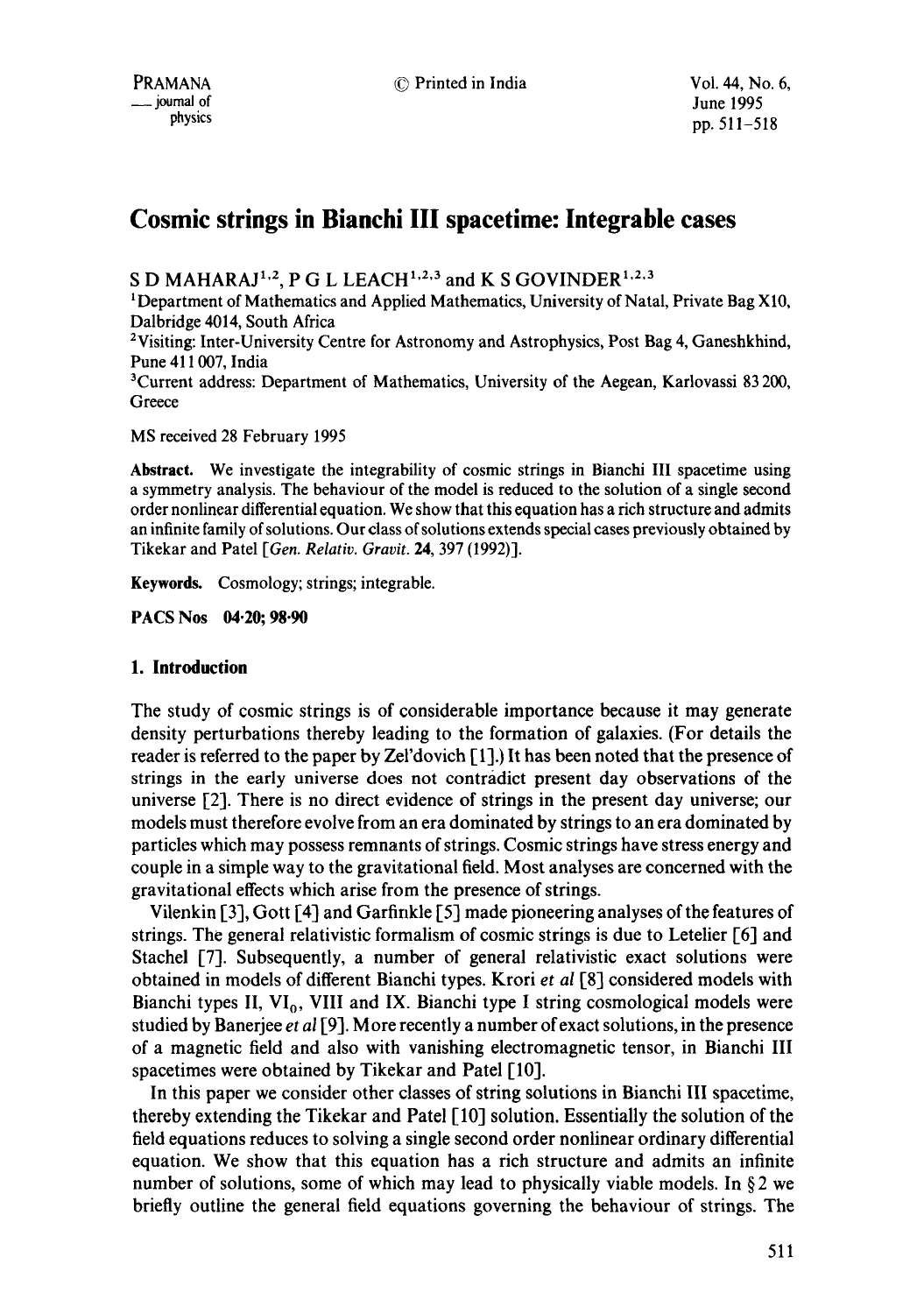second order equation that has to be integrated is generated in  $\S 3$ . The Lie symmetries of this equation are obtained and we demonstrate that it is transformable to the Emden-Fowler equation. In  $\S 4$  the field variables are presented in a general form. A comprehensive analysis is performed in  $\S 5$  of the fundamental integral constraint that underpins this analysis. Some concluding remarks are made in § 6. Throughout we follow the notations and conventions of Tikekar and Patel [10].

## **2. The field equations**

We consider the general Bianchi III type spacetime with the line element

$$
ds^{2} = dt^{2} - A^{2}(t)dx^{2} - B^{2}(t)e^{-2ax}dy^{2} - C^{2}(t)dz^{2},
$$
\n(2.1)

where *a* is a constant. The energy-momentum tensor is given by

$$
T_{ik} = \rho u_i u_k - \lambda w_i w_k + \frac{1}{4\pi} \left[ -g^{lm} F_{il} F_{km} + \frac{1}{4} g_{ik} F_{lm} F^{lm} \right]
$$
 (2.2)

for a cloud of string dust with a magnetic field along the z-direction. In (2.2)  $\rho$ , the proper energy density for a cloud of strings, and  $\lambda$ , the string tension density, are related by

$$
\rho = \rho_p + \lambda,\tag{2.3}
$$

where  $\rho_p$  is the particle density of the configuration. The quantity  $u^i$  is the four-velocity of the particles and  $w<sup>i</sup>$  represents the direction of the string; these satisfy

$$
u^i u_i = -w^i w_i = 1, \quad u^i w_i = 0.
$$

We consider a comoving coordinate system so that

$$
u^{i} = (0, 0, 0, 1), \quad w^{i} = (0, 0, 1/C, 0).
$$

Tikekar and Patel [10] were concerned with Bianchi III symmetry and so made the assumption  $A = B$ .

As the magnetic field is along the z-direction, Maxwell's equations imply that

$$
F_{12} = Ke^{-ax},\tag{2.4}
$$

where  $K$  is a constant, is the only nonzero component of the electromagnetic field tensor  $F_{ik}$ . We are now in a position to generate the Einstein field equations

$$
R_{ik} - \frac{1}{2} R g_{ik} = -8\pi T_{ik} \tag{2.5}
$$

explicitly with the assistance of  $(2.2)$  and  $(2.4)$  for the line element  $(2.1)$ . The field equations (2.5) reduce to the system

$$
8\pi\rho = 2\frac{\dot{A}\dot{C}}{AC} + \frac{\dot{A}^2}{A^2} - \frac{a^2}{A^2} - \frac{K^2}{A^4}
$$
 (2.6)

$$
8\pi\lambda = 2\frac{\ddot{A}}{A} + \frac{\dot{A}^2}{A^2} - \frac{a^2}{A^2} - \frac{K^2}{A^4}
$$
 (2.7)

$$
0 = \frac{\ddot{A}}{A} + \frac{\ddot{C}}{C} + \frac{\dot{A}\dot{C}}{AC} + \frac{K^2}{A^4}.
$$
 (2.8)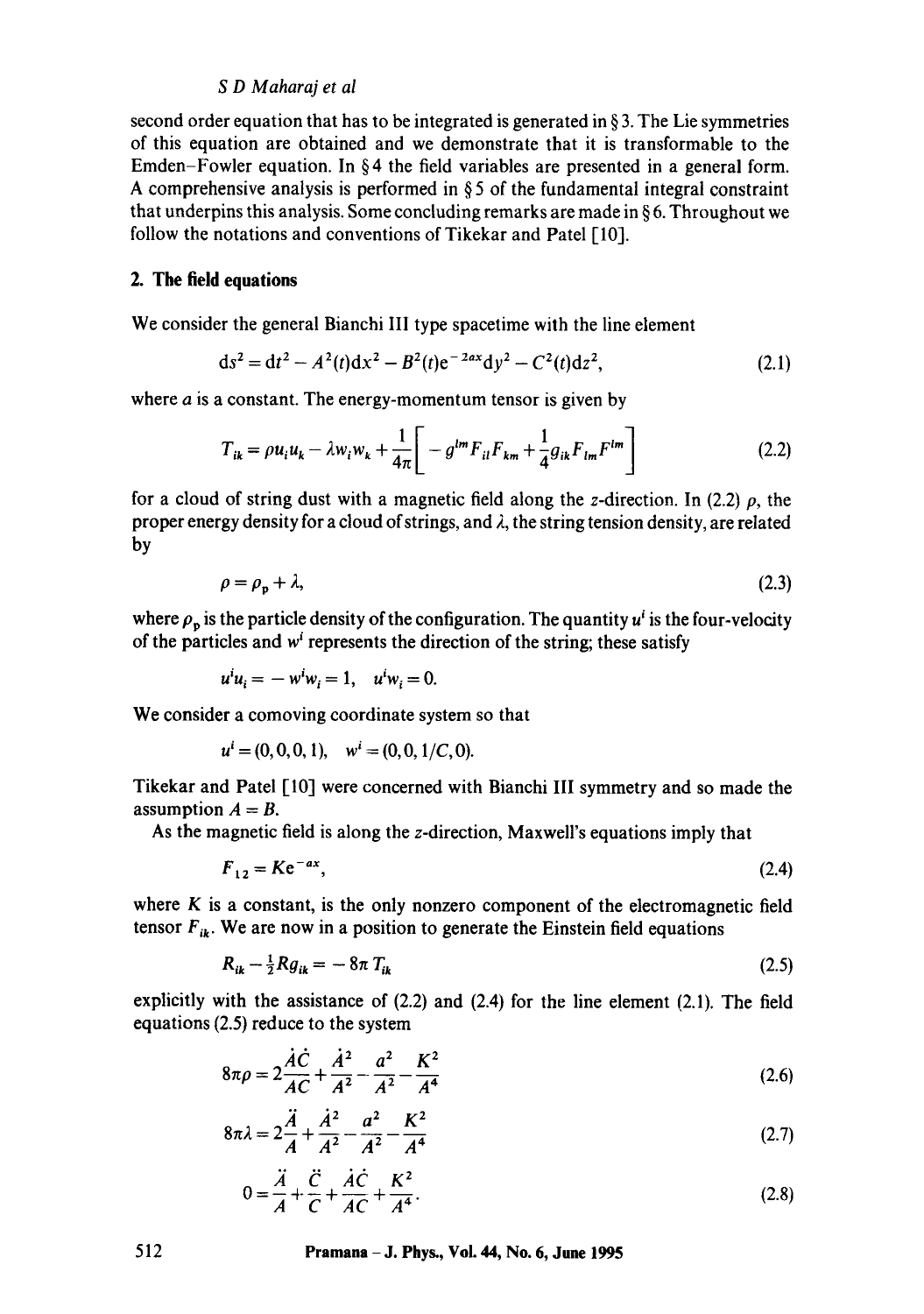The particle density is given by

$$
8\pi\rho_p = -2\frac{\ddot{A}}{A} + 2\frac{\dot{A}\dot{C}}{AC}.
$$
\n(2.9)

Note that (2.3) and (2.9) are consistent. We generate an infinite family of solutions to (2.6-2.8) in subsequent sections.

## **3. The model equation**

The three nonvanishing field equations (2.6-2.8) contain the four dependent field variables  $\rho$ ,  $\lambda$ , A and C. To enable explicit solutions determination a constraint must be imposed. Tikekar and Patel [10] take

$$
C = A^n,\tag{3.1}
$$

where  $n$  is a real constant, so that  $(2.8)$  becomes

$$
(n+1)\frac{\ddot{A}}{A} + n^2 \frac{\dot{A}^2}{A} + \frac{K^2}{A^4} = 0
$$
\n(3.2)

for which they were able to provide some solutions. It is a trivial matter to show that  $(3.1)$  is the most general constraint on the relationship between A and C for  $(2.8)$  to reduce to (3.2). Tikekar and Patel obtained exact solutions for the cases  $n = 0$ ,  $n = (3 \pm \sqrt{21})/2$ ,  $n = (3 \pm \sqrt{33})/4$  and  $n = 1 \pm \sqrt{3}$ .

By inspection (3.2) is seen to have the two Lie point symmetries

$$
G_1 = \frac{\partial}{\partial t} \tag{3.3}
$$

$$
G_2 = 2t \frac{\partial}{\partial t} + A \frac{\partial}{\partial A} \tag{3.4}
$$

and it can be quickly verified (for example by the use of Program LIE  $[11]$ ) that these are the only two Lie point symmetries except for the particular values  $n = 0$ ,  $(3 \pm \sqrt{21})/2$  and  $-1$  for which the numbers of point symmetries are three, eight and infinity respectively. The existence of the additional symmetries is not necessary for the reduction of (3.2) to quadratures via the normal subgroup,  $G_1$ . (Since  $[G_1, G_2] = G_1$ , where  $[G_1, G_2] = G_1 G_2 - G_2 G_1$  is the standard Lie Bracket,  $G_1$  is the normal subgroup and this is the symmetry which should "be used to reduce the order of (3.2) [12, p 148]. Reduction via  $G_2$  leads to an Abel's equation of the second kind from which little joy can be expected.)

A more satisfactory solution is obtained if (3.2) is transformed to the autonomous Emden-Fowler equation (13, 15] of index v, viz.

$$
Y'' = \frac{1}{2}\varepsilon(v+1)Y^v,\tag{3.5}
$$

where  $\varepsilon = \pm 1$  and the constant  $(v + 1)/2$  is introduced with the advantage of hindsight. The algebra of  $G_1$  and  $G_2$  is  $A_2$  in the Mubarakzyanov classification scheme [16]. Since it is solvable and  $G_1 \not\subset G_2$ , the algebra is that of Lie's Type IV [17, p 424]. However, we do not use the standard representation of a second order differential equation invariant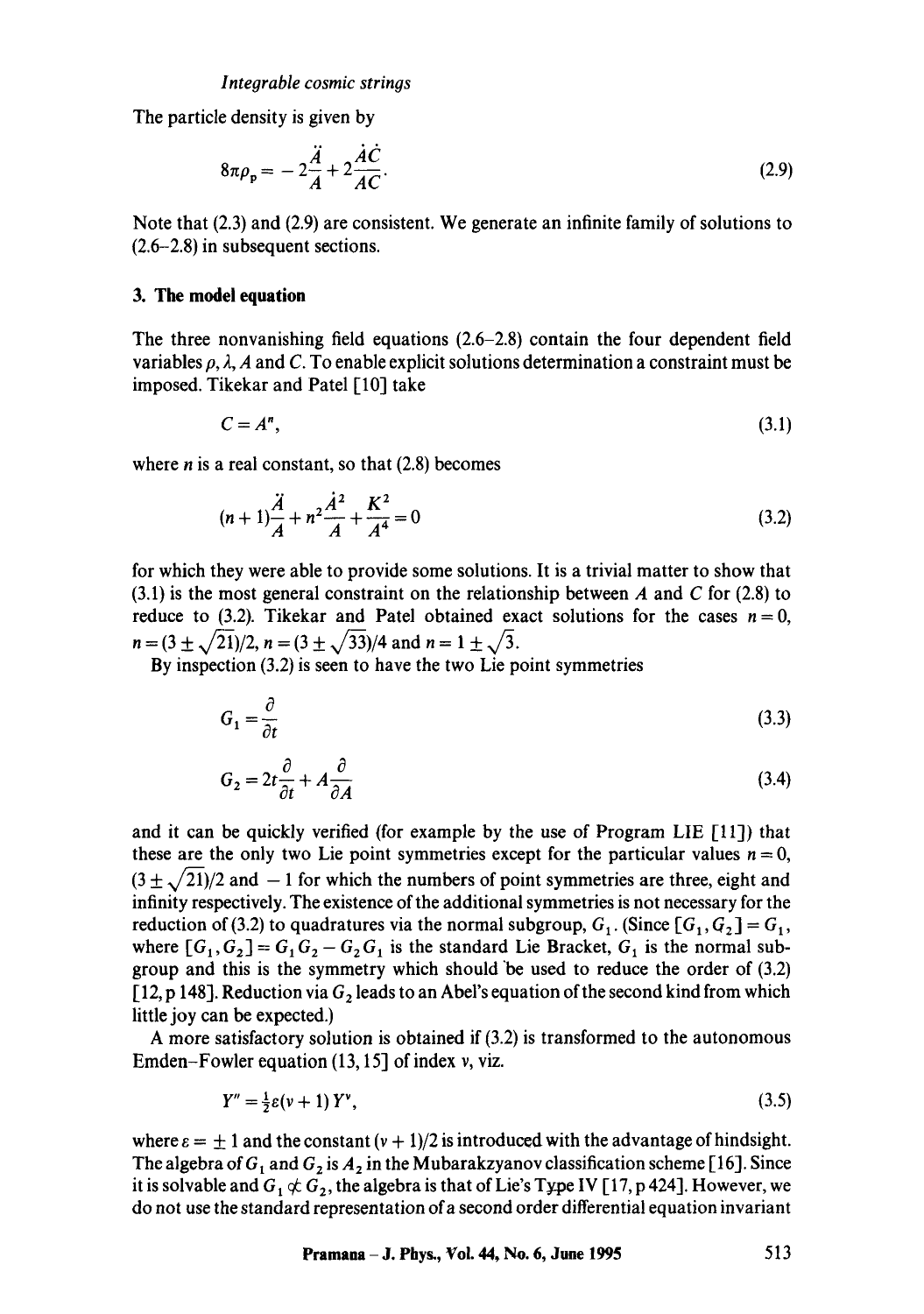under a type IV algebra since the form (3.5) is more suitable for the present discussion. The necessary tranformation is

$$
t = \alpha X, \quad A = Y^{(n+1)/(n^2+n+1)}, \tag{3.6}
$$

where

$$
\alpha^2 = -\frac{\varepsilon (n+1)^2 (n^2 - n - 1)}{2K^2 (n^2 + n + 1)^2}, \quad v = \frac{n^2 - 3n - 3}{n^2 + n + 1}.
$$
 (3.7)

The case  $v = -1$  is special and (3.7a) must be replaced by

$$
\alpha^2 = -\frac{\varepsilon (n+1)^2}{K^2(n^2+n+1)}.
$$
\n(3.8)

The equation is

$$
Y'' = \varepsilon Y^{-1}.
$$
\n<sup>(3.9)</sup>

In (3.5),  $\varepsilon = -1$  for  $n^2 - n - 1 \ge 0$  and  $\varepsilon = +1$  for  $n^2 - n - 1 \le 0$ . The latter applies to the interval  $n \in ((1 - \sqrt{5})/2, (1 + \sqrt{5})/2)$ . The asymptotic value of v is 1. It takes a minimum value of  $-3$  at  $n = 0$ . This corresponds to a special case of the Ermakov-Pinney equation [18, 19]. The maximum value of 7/3 is attained when  $n = -2$ . The parameter v can take on all values in  $[-3, 7/3]$ . We shell see that in this interval there are many values of v, hence n, for which the reduction of  $(3.2)$  to quadrature can be taken the further step of evaluation of the quadrature. The particular values of  $n$  given by Tikekar and Patel [10] for which explicit integration is possible correspond to  $v = -3, 0, -3/5$  and  $-1/3$ . The case  $n = -1$  is trivial.

The reduction of (3.5) to quadrature is elementary. The first integral is

$$
I = \begin{cases} \frac{1}{2} Y'^2 - \frac{1}{2} \varepsilon Y^{v+1} \\ \frac{1}{2} Y'^2 - \log Y, & v = -1. \end{cases}
$$
 (3.10)

The solution is found by inversion of the result obtained after performance of the integration

$$
X - X_0 = \begin{cases} \int [2I + \varepsilon Y^{v+1}]^{-1/2} dY \\ \int [2I - 2\log Y]^{-1/2} dY, & v = -1. \end{cases}
$$
 (3.11)

## **4. General results**

Whatever the outcome of the quadratures in (3.11) we can write down some general results. (We omit the special case  $v = -1$  to avoid what is virtually repetition.) Thus the metric  $(2.1)$  is

$$
ds^{2} = dt^{2} - \left[ Y \left( \frac{t}{\alpha} \right) \right]^{2(n+1)/(n^{2}+n+1)} dx^{2}
$$
  

$$
- e^{-2\alpha x} \left[ Y \left( \frac{t}{\alpha} \right) \right]^{2(n+1)/(n^{2}+n+1)} dy^{2}
$$
  

$$
- \left[ Y \left( \frac{t}{\alpha} \right) \right]^{2(n+1)/(n^{2}+n+1)} dz^{2}, \qquad (4.1)
$$

**514 Pramana -J. Phys., Vol. 44, No. 6, June 1995**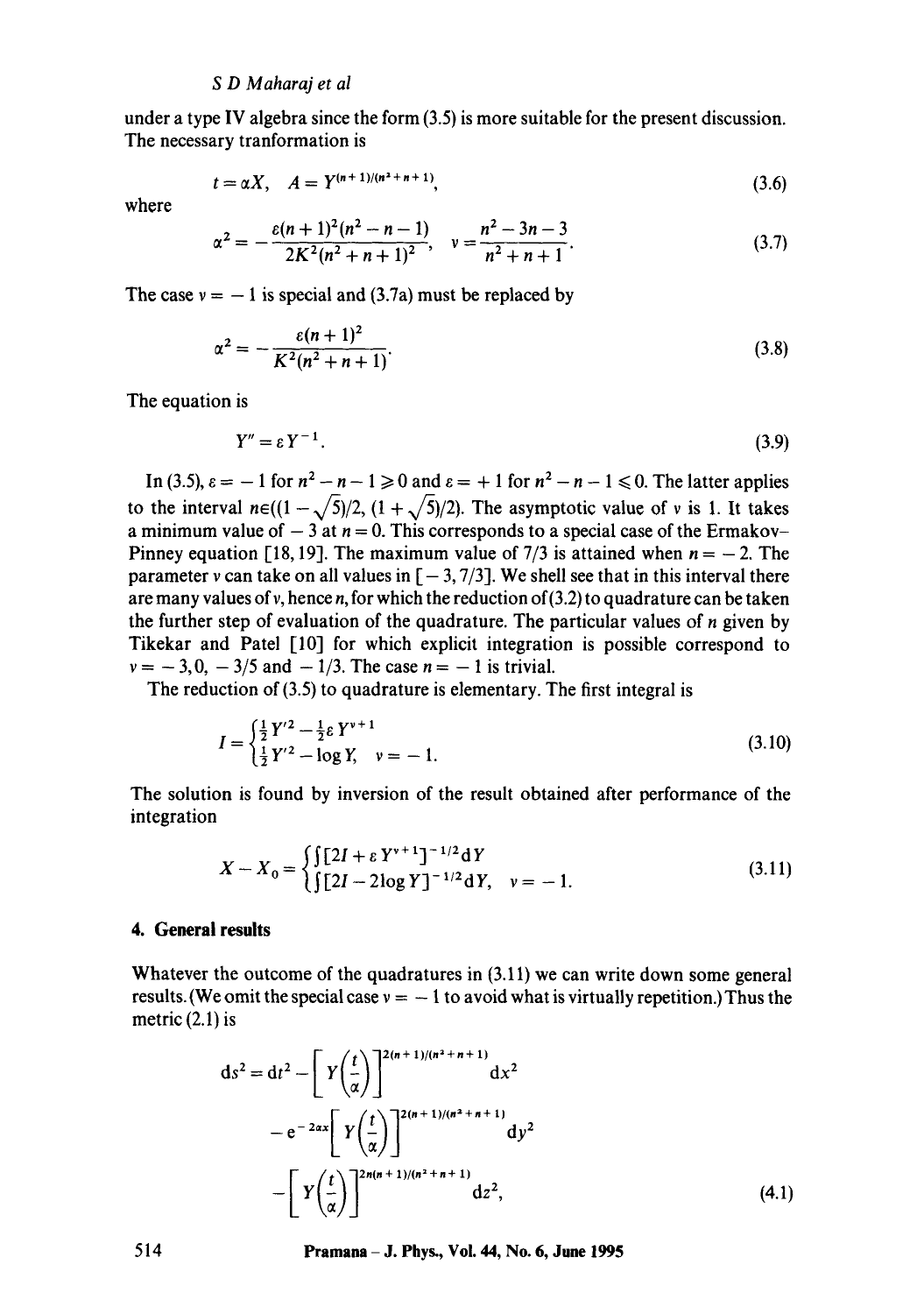#### *Integrable cosmic strings*

the energy density (2.6) is

$$
8\pi\rho = -\frac{K^2 \left[2(2n+1) + (n^2 - n - 1)\right]}{(n^2 - n - 1) Y^{4(n+1)/(n^2 + n + 1)}} -\frac{4K^2 I(2n+1)}{\varepsilon(n^2 - n - 1) Y^2} - \frac{a^2}{Y^{2(n+1)/(n^2 + n + 1)}},
$$
(4.2)

the string tension (2.7) is

$$
8\pi\lambda = \frac{4I K^2 (2n^2 - n - 1)}{\varepsilon (n+1)(n^2 - n - 1) Y^2} - \frac{K^2 (n^2 - n - 3)}{(n^2 - n - 1) Y^{4(n+1)/(n^2 + n + 1)}} - \frac{a^2}{Y^{2(n+1)/(n^2 + n + 1)}}
$$
(4.3)

and the particle density (2.9) is

$$
8\pi \rho_p = -\frac{8IK^2n(2n+1)}{\varepsilon(n+1)(n^2-n-1)Y^2} - \frac{4K^2(n+1)}{(n^2-n-1)Y^{4(n+1)/(n^2+n+1)}}.
$$
 (4.4)

The expansion scalar is

$$
\theta = 2\frac{\dot{A}}{A} + \frac{\dot{C}}{C}
$$
  
= 
$$
\frac{2K(n+2)}{[-2\varepsilon(n^2 - n - 1)]^{1/2}} \left[ \frac{2I}{Y^2} - \frac{\varepsilon}{Y^{4(n+1)/(n^2 + n + 1)}} \right]^{1/2}
$$
(4.5)

and the shear scalar is

$$
\sigma^2 = \frac{2}{3} \left[ \frac{\dot{C}}{C} - \frac{\dot{A}}{A} \right]^2
$$
  
= 
$$
-\frac{4K^2(n-1)^2}{3\varepsilon(n^2 - n - 1)} \left[ \frac{2I}{Y^2} + \frac{\varepsilon}{Y^{4(n+1)/(n^2 + n + 1)}} \right].
$$
 (4.6)

The expressions  $(4.1-4.6)$  give the physical parameters of interest once Y is known. We note the appearance of the constant of integration, I. In (3.10) we can take  $I = 0$  as a special case when  $\varepsilon = +1$  which occurs for  $n^2 - n - 1 \le 0$ , i.e.  $n \in ((1 - \sqrt{5})/2,$  $(1 + \sqrt{5})/2$ ). This corresponds to  $v \in [-3, -1]$ . (Recall that v takes its minimum at  $n = 0.$ ) Thus (3.10) reduces to

$$
Y'^2 = Y^{v+1}.\tag{4.7}
$$

We assume that  $A(t)$  and  $Y(X)$  are non-negative. Then (4.7) is easily integrated to

$$
Y = \left[\frac{1 - \nu}{2}(X - X_0)\right]^{2/(1 - \nu)}
$$
\n(4.8)

provided  $v \neq -2$ . (For the general discussion we have already excluded  $v = -1$ .) This gives a range of solutions for the field variables for  $n$  in the interval specified.

**Pramana- J. Phys., Vol. 44, No. 6, June 1995** 515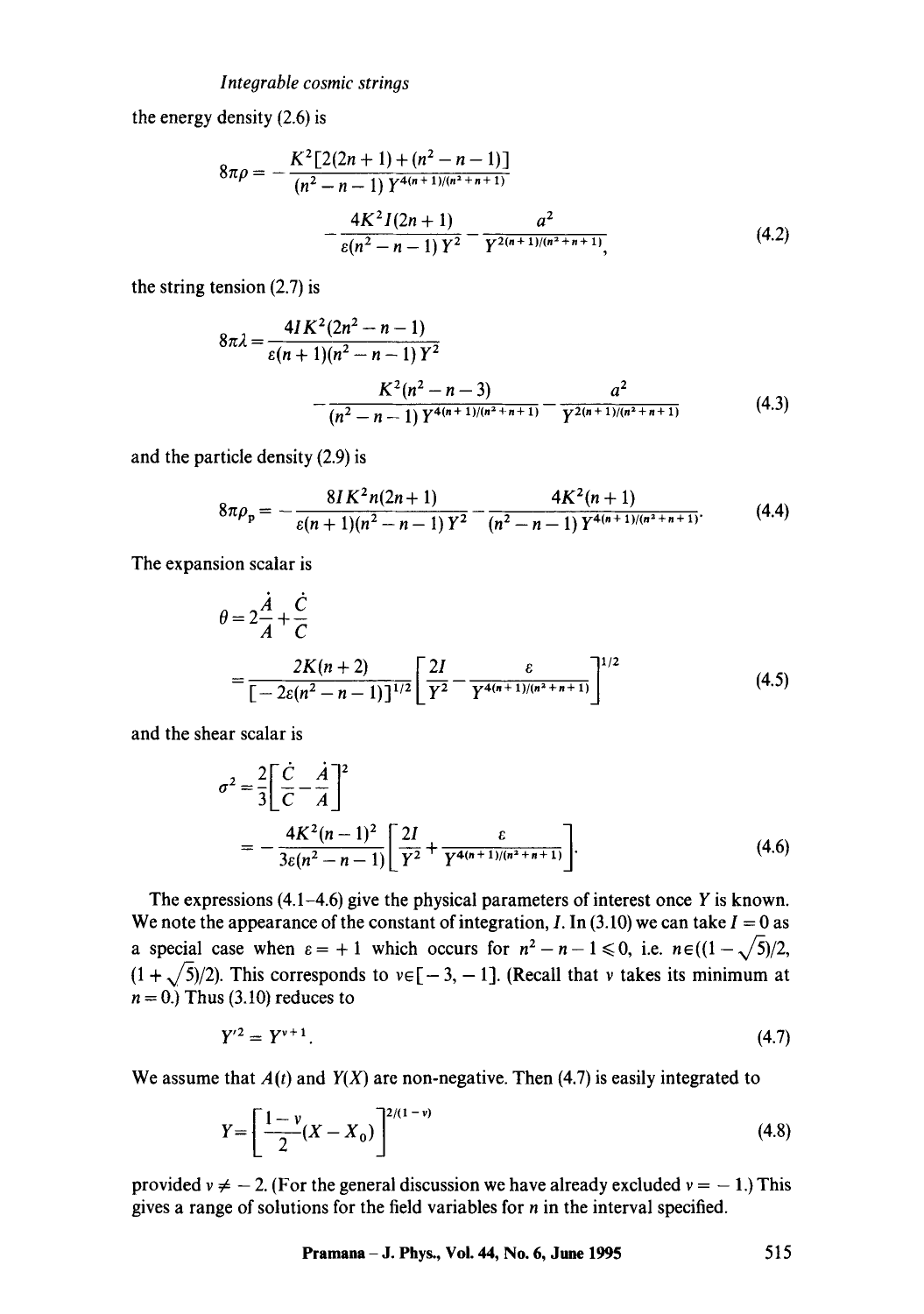### **5. Solutions of the governing equation**

The solution of the field equations (2.6-2.8) and the evaluation of the field variables etc. (4.1-4.6) have been reduced under the assumption (3.1) to the evaluation of the integral (3.11), viz.

$$
X - X_0 = \begin{cases} \int [2I + \varepsilon Y^{\nu+1}]^{-1/2} dY \\ \int [2I - 2\log Y]^{-1/2} dY, & \nu = -1. \end{cases}
$$
 (5.1)

It is well-known that (5.1 b) cannot be evaluated in closed form under any circumstances since it is a variant of the exponential-integral function  $[20, p 93]$ . However,  $(5.1a)$  is known to be evaluable as a standard integral for  $v = -3, -2, 0, 1, 2, 3$  (the corresponding values for *n* are 0,  $(1 \pm \sqrt{13})/6$ ,  $(3 \pm \sqrt{21})/2$ ,  $-1$ ,  $(-5 \pm \sqrt{5})/2$ ,  $(-3 \pm i\sqrt{3})/2$ .

The two cases given by Tikekar and Patel [10] which are not included in this list correspond to  $v = -3/5$  ( $n = (3 \pm \sqrt{33})/4$ ) and  $v = -1/3$  ( $n = 1 \pm \sqrt{3}$ ). These values give a hint to one sequence for which (5.1a) can be evaluated in closed form. Let

$$
v = -\frac{m}{m+2}, \quad m \in \mathcal{Z}.
$$
 (5.2)

Then (5.1a) is

$$
X - X_0 = \int [2I + \varepsilon Y^{2/(m+2)}]^{-1/2} dY.
$$
 (5.3)

For  $m + 2 \ge 0$  the first nontrivial value of m is  $m = 1$ . For  $m \ge 1$ ,  $v \in (-1, -1/3)$ . Over this interval  $\varepsilon = -1$ . The appropriate substitution is

$$
Y = [(2I)^{1/2} \sin u]^{m+2}
$$
 (5.4)

so that (5.3) becomes

$$
(X - X_0) = (m + 2)(2I)^{(m+4)/2} \int^{u(Y)} \sin^{m+1} u \, du \tag{5.5}
$$

which can be evaluated in closed form for all integral  $m \geq 1$ . Inversion is not generally possible apart from locally. The one exception is  $m = 2(n = (5 \pm \sqrt{85})/6)$ . However, (5.4) with (5.5) does define a parametric solution. It is a simple matter to express  $(4.1-4.6)$  in terms of the parameter u through (5.4)

For  $m + 2 \le 0$  we replace m by  $-p-2$ ,  $p \in \mathscr{Z}^+$ . Then (5.3) becomes

$$
X - X_0 = \int \left[2I + \varepsilon Y^{-2/p}\right]^{-1/2} dY
$$
 (5.6)

and

$$
v = -\frac{p+2}{P} \tag{5.7}
$$

so that  $\varepsilon = +1$  for all admissible values of p. We rewrite (5.6) as

$$
X - X_0 = \int Y^{1/p} [2I \ Y^{2/p} + 1]^{-1/2} dY \tag{5.8}
$$

and the integral is evaluated in closed form by the substitution

$$
Y = [(2I)^{-1/2}\sinh u]^p. \tag{5.9}
$$

# **516 Pramana -J. Phys., Vol. 44, No. 6, June 1995**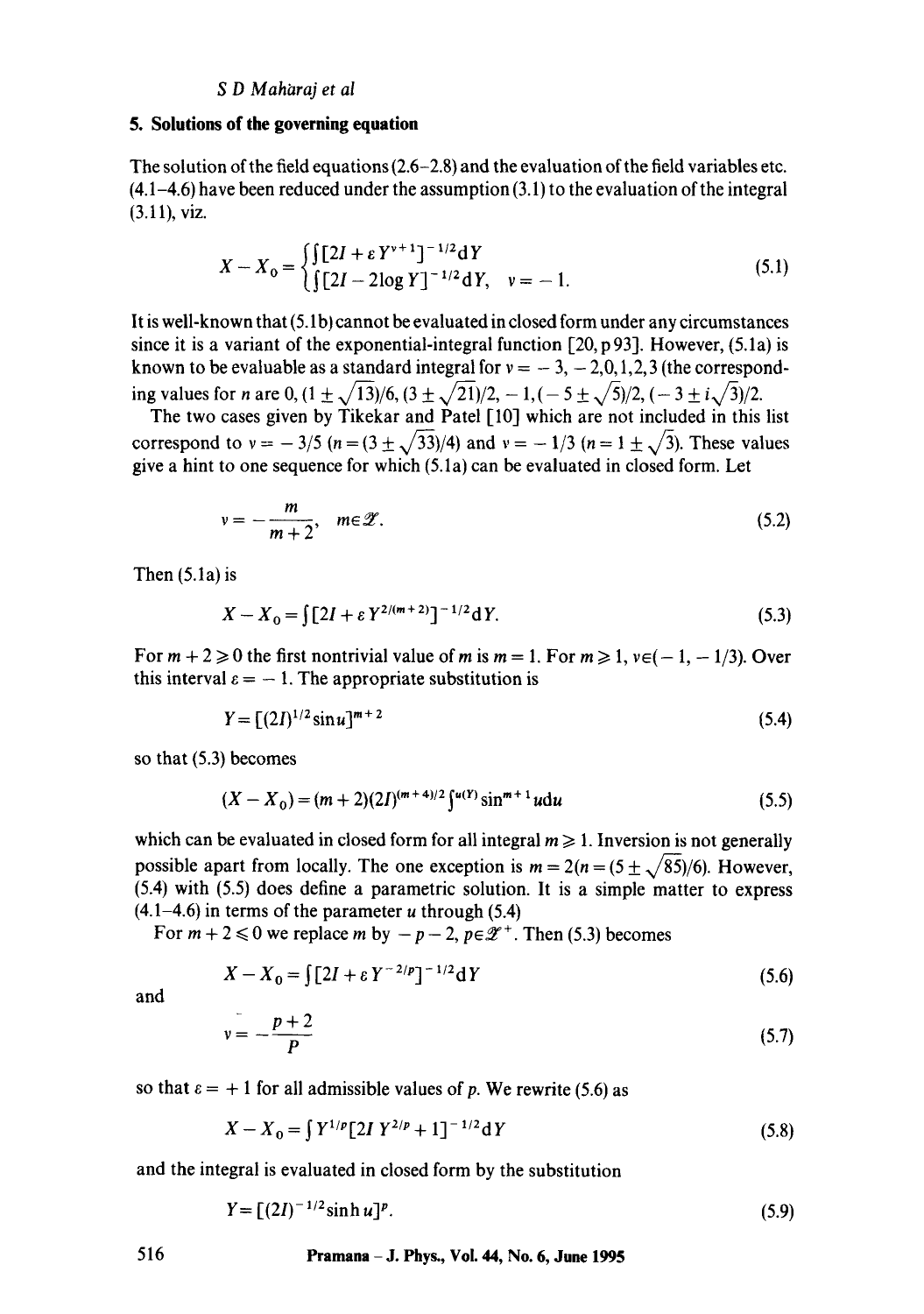Finally we note that there is another set of values of  $\nu$  for which (3.5) is integrable. If

$$
v = \frac{p+2}{p}, \quad p \in \mathcal{Z}^+, \tag{5.10}
$$

 $(3.5)$  possesses the Painlevé Property  $[21]$  and is integrable in the sense of Painlevé [22]. Unfortunately the evaluation of the quadrature is by no means obvious. As a matter of curiosity we note that when  $\nu$  is given by (5.7), the negative of (5.10), (3.5) does not possess the Painlevé Property in its present form, but the quadrature of  $(3.11)$ is straightforward.

# **6. Conclusion**

In this paper we have shown, using symmetry arguments, how the equation governing the behaviour of cosmic strings in Bianchi III spacetime may be reduced to the quadrature  $(3.11)$ . A detailed analysis of  $(3.11)$  was performed. Those cases for which (3.11) is evaluable as a simple integral, from standard handbooks of integrals, are given; particular cases reported previously in [10] are identified. In addition, we present a particular sequence for which the integral may be evaluated in closed form. In general for this sequence the solution can only be put into parametric form and inversion is only possible locally. Few closed form solutions to the Einstein equations for cosmic strings have been reported in the literature. Our analysis is an attempt to obtain more exact solutions so that our understanding of these objects may be improved. It is hoped that some of the solutions presented here will provide the basis for a detailed physical analysis of cosmic strings in the gravitational context.

## **Acknowledgements**

Authors thank the Foundation for Research Development of South Africa and the University of Natal for their continued support. Authors thank the Foundation for Research Development of South Africa and the University of Natal for their continued support.

# **References**

- [1] Ya B Zel'dovich, *Mon. Not. R. Astron. Soc.* 192, 663 (1980)
- [2] T W S Kibble, *J. Phys.* A9, 1387 (1976)
- [3] A Vilenkin, *Phys. Rev.* D24, 2982 (1981)
- [4"] J R Gott, *Astrophys. J. 288,* 422 (1985)
- [5] D Garfinkle, *Phys. Rev.* D32, 1323 (1985)
- [6] P S Letelier, *Phys. Rev.* D20, 1294 (1979)
- [7] J Stachel, *Phys. Rev.* **D21**, 2171 (1980)
- [8] K D Krori, T Chaudhuri, C R Mahanta and A Mazumdar, *Gen. Relativ. Gravit.* 22, 123 (1990)
- [9.] A Banerjee, A K Sanyal and S Chakrabarty, *Pramana J. Phys.* 34, 1 (1990)
- [10] Ramesh Tikekar and L K Pat¢l, *Gen. Relativ. Gravit.* 24, 397 (1992)
- [11] A K Head, *Comp. Phys. Commun.* 77, 241 (1993)
- [12.] Peter J Olver, *Applications of Lie groups to differential equations,* second edition (New York, Springer-Verlag, 1993)
- [13] I J Homer Lane, *Am. J. Sci. Arts* 4, 57 (1869-1870)